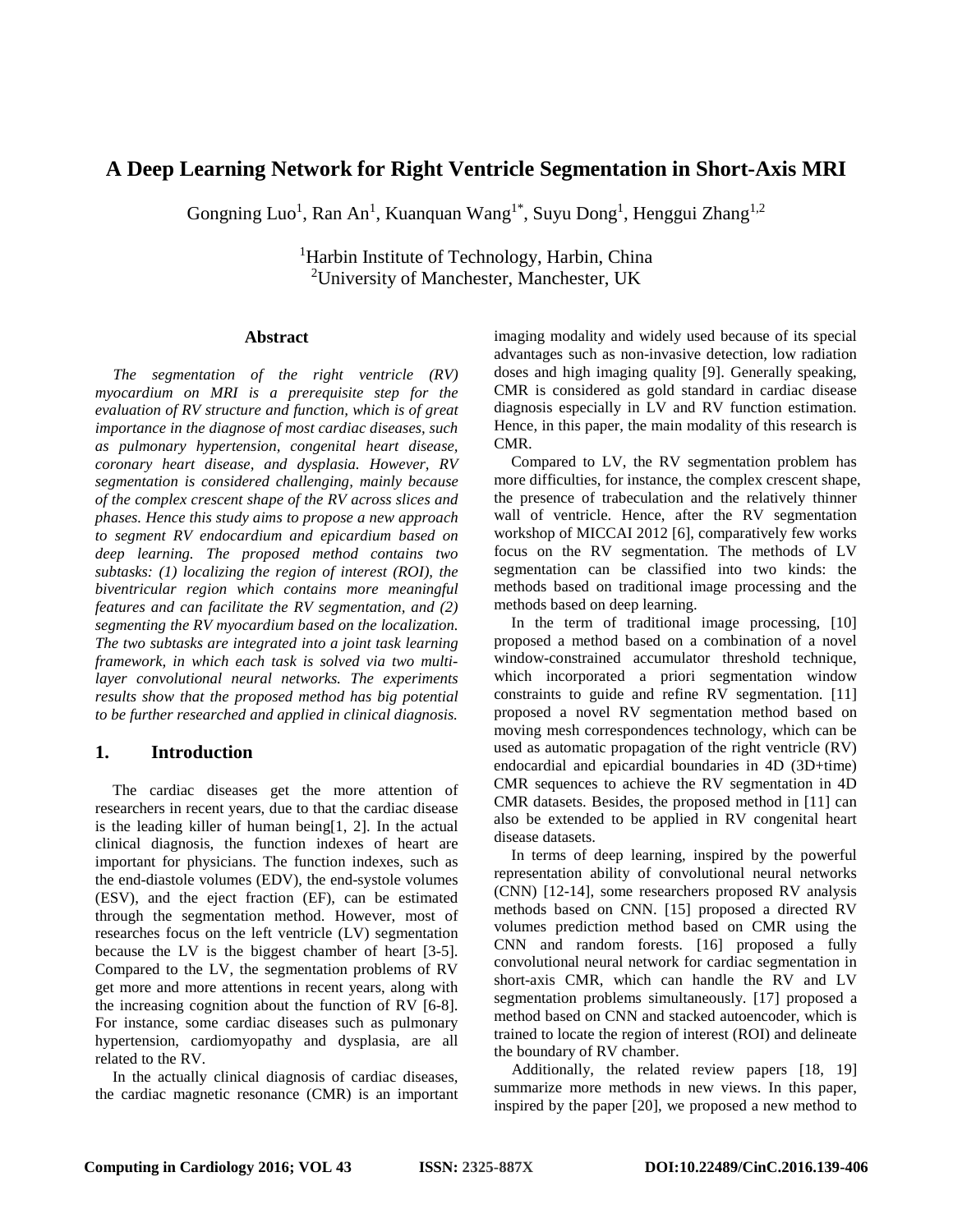

Figure 1. The framework of the proposed method.

address the RV segmentation problems in CMR using deep CNN networks. The rest of this paper is organized as follows. In the section 2, we introduced the basic frameworks about the proposed methods, including the location of ROI and RV segmentation based on deep CNN. In the section 3, we showed the results of RV segmentation experiments. Finally, we concluded this paper in the section 4.

### **2. Methods**

In the field of computer vision, the image segmentation problems are often divided into two subtasks: the location of ROI and the objects segmentation to get the final pixel-wise object masks. Inspired by the traditional natural images segmentation methods, we proposed a new framework to address RV segmentation problem in the field of medical image processing. The Figure 1 shows the basic framework of the proposed method, the details can be introduced in the following sections.

### **2.1. Location of ROI**

Firstly, to achieve accurate and robust ROI location model in the first task, we selected 960 CMR images with manual labelled squares, whose sizes are 150\*150. We generated the squares through labelling the center points and cropping the ROI around the center points. Because the task of location aims at the slices across the whole short-axis, hence these manual labelled CMR images are the base slices in short-axis. Additionally, the manual labelled squares contain the RV and LV, because some experiments have proved that such regions can be located more accurately than the regions only containing the RV.

As shown in the Figure 1, we constructed the eight layers fully convolutional networks to achieve the location of ROI. We formulated the location problems into following cost function:

$$
F(ROI) = \frac{1}{2N} \sum_{i=1}^{N} (|X' - X|^2 + |Y' - Y|^2) + \frac{\lambda}{2} ||W||^2
$$
 (1)

where the  $X<sup>t</sup>$  denotes the relative position of the center points in horizontal direction. The *Yt* denotes the relative position of the center points in vertical direction. *W* denotes the weights of the filters. Note that the number of filters is 6 in the every convolutional layer and the size of the convolutional kernel is 32\*32. *N* and *i* denote the size of training sets and subject number respectively. The  $\lambda$ denotes the weight coefficient of regular term.

To achieve relatively faster location processing, we proposed a transfer squares method based on the relationships across the slices along the short-axis (apex, mid, and base slices). Additionally, we find that most of subjects exist little shift among slices. Hence, as shown in Figure 2, the red square in the base slice can be easily transferred into the mid and bottom slices vertically. Finally, the ROI in every short-axis slice can be got.



Figure 2. The transfer method in the location of ROI

# **2.2. RV segmentation**

The location of ROI can improve the computation efficiency because the following segmentation processing can focus on the ROI with 150\*150 size.

As shown in the Figure 1, the deep convolutional networks for endocardium and epicardium segmentation of RV consist of five fully convolutional layers. In every layer, the number of filters is five, and the size of every kernel is 31\*31. The parameters of the two networks are optimized via back propagation. The loss function of the optimization is:

$$
F\left(seg\right) = \frac{1}{2N} \sum_{i=1}^{N} \left( V' - V \right)^{2} + \frac{\lambda}{2} \left\| W \right\|^{2} \tag{2}
$$

where *N* refers to the amount of training examples,  $V^t$ denotes the ground truth mask vectors of RV and *V* denotes prediction mask vectors. The *i* denotes the subject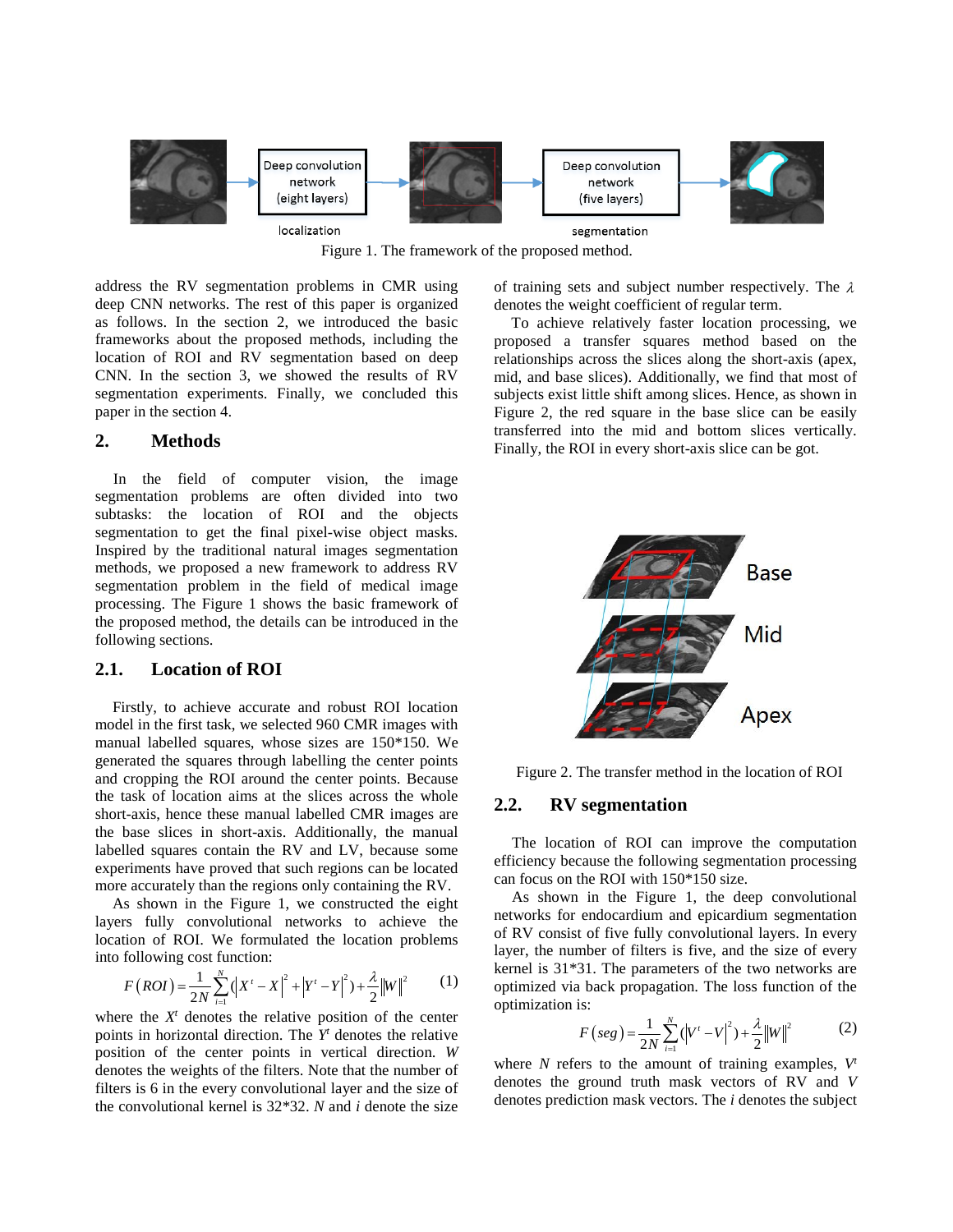number. Additionally, the image with masks are expressed into vectors through unrolling the original images. *W* denotes the weights of the filters and the  $\lambda$ denotes the weight coefficient of regular term.

Compared to the traditional hand-crafted features, the main advantage of deep learning is that it can learn some representational features automatically. Furthermore, to avoid the ambiguity of objects mask, trainings of segmentation of endocardium and epicardium are independent.

The model can be optimized using stochastic gradient descent (SGD). In this paper, the training is conducted for 300 iterations. We selected the best segmentation model at the minimum loss value of validation datasets (the 332 slices including 200 training slices and 132 validation slices) during the training process as the finial segmentation model. This distribution method of training and validation data enhanced the generalization ability of the final segmentation model.

### **3. Results and discussion**

# **3.1. Datasets and metrics**

The deep learning network was trained and validated on cardiac MRI datasets from MICCAI 2012 right ventricle segmentation challenge including 48 patients (16 training patients and 32 test patients), which are the biggest RV datasets to my best knowledge. In the step of training ROI location model, we manually labelled the base slices in short-axis of the 48 patients for training location model. In the step of segmentation, we adopted the ground truth (486 slices from 16 training patients across different positions along the short-axis) from RV segmentation workshop of MICCAI 2012 to train and test the segmentation model. Note that the 486 slices from 16 train patients are divided into the training sets including 332 slices and testing sets including 154 slices.

At last, the proposed method was evaluated by the recognized criterions, including Dice metric (DM), Hausdorff distance (HD), correlation coefficient (R) and mean errors (ME) for end-diastole volumes (EDV), endsystole volumes (ESV) and ejection fraction (EF). Note that the EDV and ESV are got by summing the volumes in each slice on end-diastole and end-systole phases. The volumes in each slice are computed as the product of the corresponding cavity area (the endocardium segmentation results) and the slice thickness.

# **3.2. Environment of experiments**

We conducted the experiments in the workstation, whose configurations are 3.4GHz Core i7 CPU, 64GB RAM, Nvidia TiTan X (12GB memories). The codes are based on python language and Keras deep learning framework. The learning ratio of SGD is 0.0001, the batch size is 12 in per iteration of training, the number of iteration is 300 for training the RV segmentation model and ROI location model.

#### **3.3. Prediction accuracy**

The results by comparison with ground truth are as following: Endocardium: DM=0.86  $\pm$  0.09, HD=6.9  $\pm$ 2.6mm; Epicardium: DM= $0.84 \pm 0.13$ , HD= $8.9 \pm 5.7$ mm; EDV: R=0.89, ME=7.1  $\pm$ 4.5ml; ESV: R=0.84, ME=9.6  $\pm$  6.7ml; EF: R=0.86, ME=7.5  $\pm$  5.3 %. Besides, as shown in Figure 3, the proposed model has fast convergence rate especially at the start of training. The power fitting of the trend of loss decrease also is shown in



Figure 3. The trend line of the loss decrease.

Figure 3, which shows the good reduce trend of the proposed prediction model.

#### **3.4. Efficiency**

We report the efficiency of the proposed method in terms of ROI location, the number of CNN layers and model training.

Some experiments without the ROI location step were also attempted. As we can see in the Figure 3, the trend line of loss decrease prove that the step of location can achieve relatively faster convergence and higher accuracy. Generally, the cost of time in location is one hour for training and one second for computation. Compared with the improvement in the term of accuracy, this cost is worth.

In the term of CNN networks, the number of CNN layers is the leading factor for computation cost. After a lot of attempts with different depth of the CNN, we found the eight CNN layers in the location step and five CNN layers in the segmentation step are good balance between computation efficiency and location accuracy. Besides, the designed deep CNN can achieve 5s